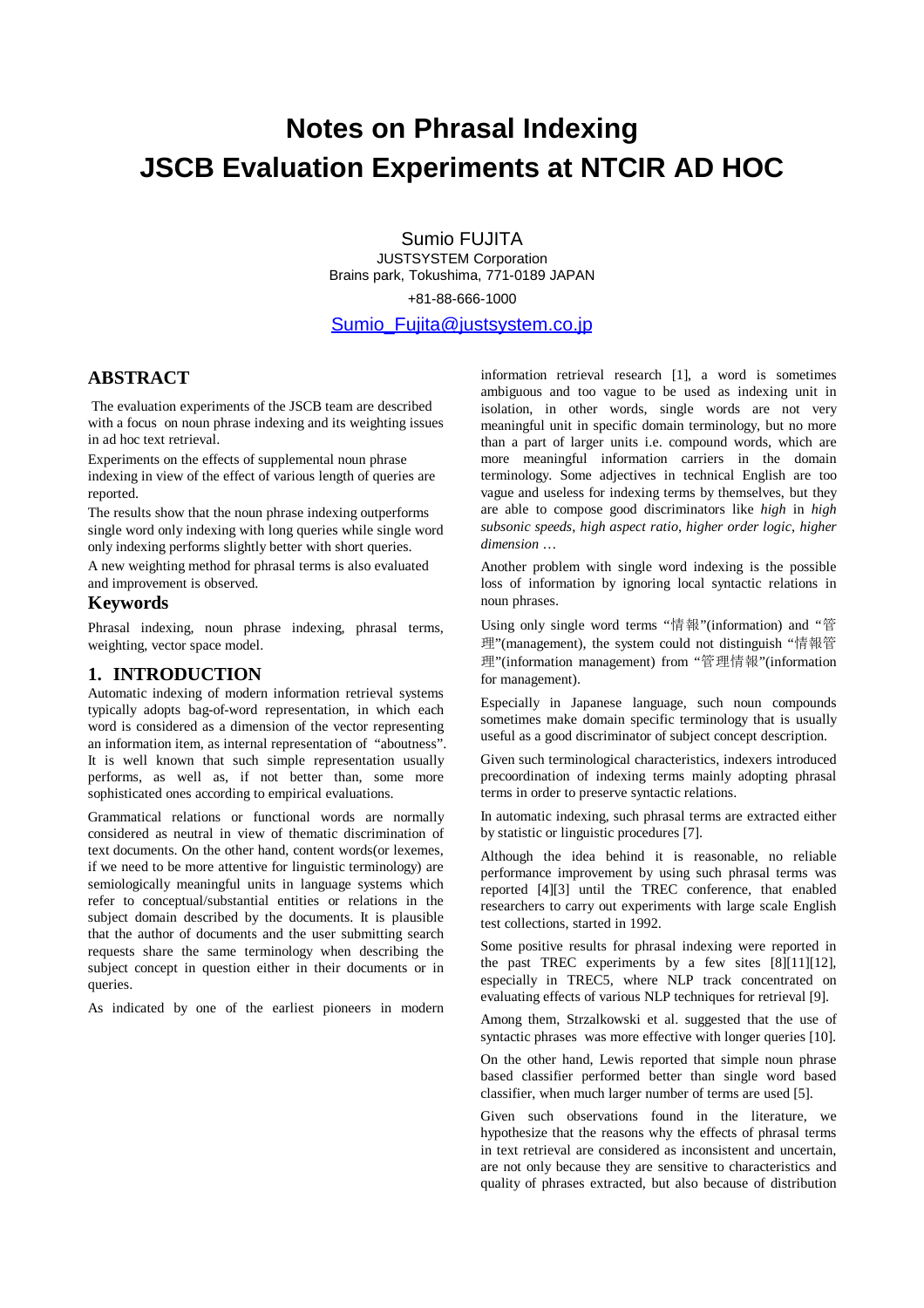characteristics of phrasal terms that is sensitive to collection size and query length.

## **2. PHRASAL INDEXING**

Our approach consists of utilizing noun phrases extracted by linguistic processing as supplementary indexing terms in addition to single word terms contained in phrases. Phrases and constituent single terms are treated in the same way, both as independent terms, where the frequency of each term is counted independently based on its occurrences .

It is not clear whether such a weighting scheme is adequate, since phrases tend to have a lower frequency, consequently a higher weight as indicated in [12].

Phrases may have such a low frequency that they rarely match, consequently they are not so useful. They are probably also over-weighted such that they would cause some bias in scoring when matched. The following example illustrates this point.

For the description field of the NTCIR topic 35,

「分散環境における電子図書館についての研究はない  $\overrightarrow{D}$ 

(Is there any research regarding electronic libraries in distributed environments?)

The term extraction subsystem extracts the following single words (assume that the word  $\left[\begin{array}{cc} \overline{m} & \overline{\overline{n}} \\ \overline{m} & \overline{\overline{n}} \end{array}\right]$  (research) is a stopword.):

「分散」(distribution), 「環境」(environment), 「電子」 (electronic),  $\sqrt{\mathbb{Z}}$ 書館 (library)

And also, the system detects the following noun phrases by applying linguistic rules:

「分散-環境」,「電子-図書館」

All terms are weighted by term frequency 1 of query part, term frequency of document part and their own IDF value computed against the target database.

Retrieval status value(RSV) is computed by a linear combination of each term weight as follows:

w(分散)+w(環境)+w(分散-環境)+w(電子)+w(図書館)+w(電 子-図書館)

Since Japanese written language provides no explicit word boundary marker, single words are defined solely on the basis of dictionary entry, and there are alternative possibilities of term extraction depending on the system.

The problem arises if the term extraction system outputs the following terms:

「分散」(distribution),「環境」(environment),「電子図書 館 | (electronic library)

RSV is as follows:

w(分散)+w(環境)+w(分散-環境)+w(電子図書館)

Intuitively, the weights are "doubly added" for the first noun phrase part which may cause a bias in retrieval results favoring the documents containing terms of the first noun phrase.

In fact, such a weighting scheme might heavily violate term independence assumption of vector space retrieval.

Another problem concerning phrasal indexing is related to processing noisy or corrupted data. Since in phrasal indexing miss-match in one word is propagated to phrase levels, performance is more sensitive to noises than in single word indexing. In this respect, supplemental phrasal indexing with single words is better than using only precoordinated longer phrases.

In order to address such a problem, we adopted downweighting of term coefficient for phrasal terms which simply means a decreasing phrasal term weight against single word terms.

## **3. SYSTEM DESCRIPTION**

For the JSCB NTCIR experiments, we used the engine of Justsystem ConceptBase Search™ version 1.2 as the base system.

Two Pentium II™ machines (450MHz) running Windows NT™ 4.0 with 384MB memory and 9 GB hard disk are used for experiments.

The document collections are indexed wholly automatically, and converted to inverted index files of terms.

## **3.1 Term Extraction**

Queries and documents in target databases are analyzed by the same module that decomposes an input text stream into a word stream and parses it using simple linguistic rules , in order to compose possible noun phrases.

Extracted units are single word nouns and noun equivalent words as well as simple linguistic noun phrases which consist of a sequence of nouns.

## **3.2 Vector Space Retrieval**

Each document is represented as a vector of weighted terms by tf\*idf in inverted index files and the query is converted in similar ways [7].

Similarity between vectors representing a query and documents are computed using the dot-product measure, and documents are ranked according to decreasing order of RSV.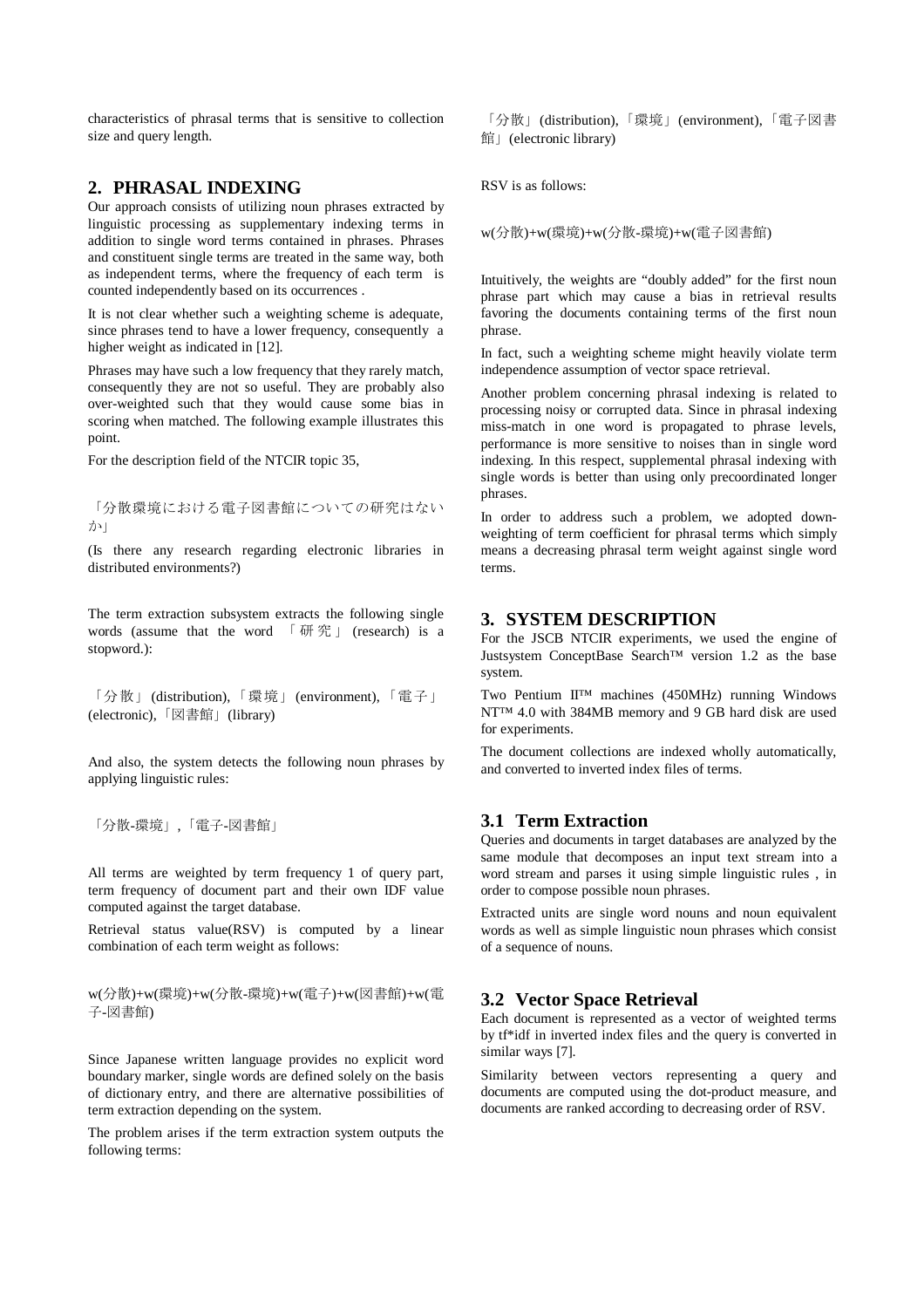## **3.3 Automatic Feedback**

Automatic feedback strategy using pseudo-relevant documents is adopted for automatic query expansion.

The system submits the first query generated automatically from topic descriptions against the target document database, and considers the top n documents from relevant ranking list returned as relevant.

The term selection module extracts salient terms from these pseudo-relevant documents and adds them to the query vector.

Then the expanded query vector is submitted against the target database again and the final relevance ranking is obtained.

## **3.4 Relevance Feedback**

Given users' relevance judgement against retrieved documents by the first search, the system can use these documents as positive examples. In the manual run JSCB3, we adopted traditional user relevance feedback to create final queries.

The procedure is exactly the same as automatic feedback, where top n documents are used, except example documents are viewed and judged by a user.

Since, in real situation of system usage, user relevance feedback is much more likely to be utilized frequently than automatic feedback, it is interesting to compare these two feedback procedures by simulating a real retrieval situation.

#### **3.5 Term Selection**

The following three term selection measures described in [6], are applied for Japanese text retrieval and evaluated in pretest experiments.

Each term in example documents are scored by one of the following weighting functions.

#### 1)CLARIT™ Thesaurus Discovery

This method involves some term frequency and document frequency based heuristics measures described in [2].

#### 2)Rocchio

Standard Rocchio formula is also used in manual runs.

$$
w(t) = IDF(t) * \frac{\sum_{d \in D} TF_d(t)}{|D|}
$$
 (1)

where D: example document set

|D|: number of documents in D

t: term

#### 3)CLARIT Probabilistic term weighting

Although it is not used in the official submission runs, we evaluated a revised version of the standard Robertson-Sparck Jones formula described in [6].

The terms thus scored are sorted in decreasing order of each score and cut off at a threshold determined empirically.

In effect, the following parameters in feedback procedures should be decided:

1)How many documents to be used for feedback?

2)Which function to use to score terms?

3)Where to cut off ranked terms?

4)How to weight these additional terms?

These parameters are carefully adjusted using pre-test queries (topic 1-30) and their relevance judgement provided by NTCIR organizer.

## **4. EXPERIMENTS**

We submitted three official results, corresponding to automatic short query (JSCB1), automatic long query (JSCB2) and manual (JSCB3).

The experiments are designed to measure effects of phrasal term indexing regarding different length of queries and different weighting.

For each run, our basic strategy is as follows:

- 1) To add terms automatically to the query from possible sources like each field in topic description("description" in JSCB1, all fields in JSCB2,JSCB3), automatic feedback procedure(JSCB1,JSCB2, indicated "AFB" in tables) and relevance feedback procedure(JSCB3, indicated "RFB" in tables);
- 2) To optimize the weighting coefficient for each term set from the different sources according to the reliability of the source.

Coefficient parameters are adjusted in pre-test experiments and fixed until the final submission runs. Thus, three parameter sets are decided:

JSCB1 set: optimized for short query and automatic feedback,

JSCB2 set: optimized for long query and automatic feedback,

JSCB3 set: optimized for long query and interactive relevance feedback.

In the following experiments, one of these three parameter sets is always applied where applicable.

As the official relevance assessment file, rl-je1\_v001.txt ( JE-1 judgement ) is mainly used.

### **4.1 Automatic Short Query Run**

This is a compulsory run for the site submitting automatic runs, using only "description" fields of topic description.

The following runs are examined:

1. Single word and phrasal terms with down-weighting for phrases and automatic feedback(JSCB1)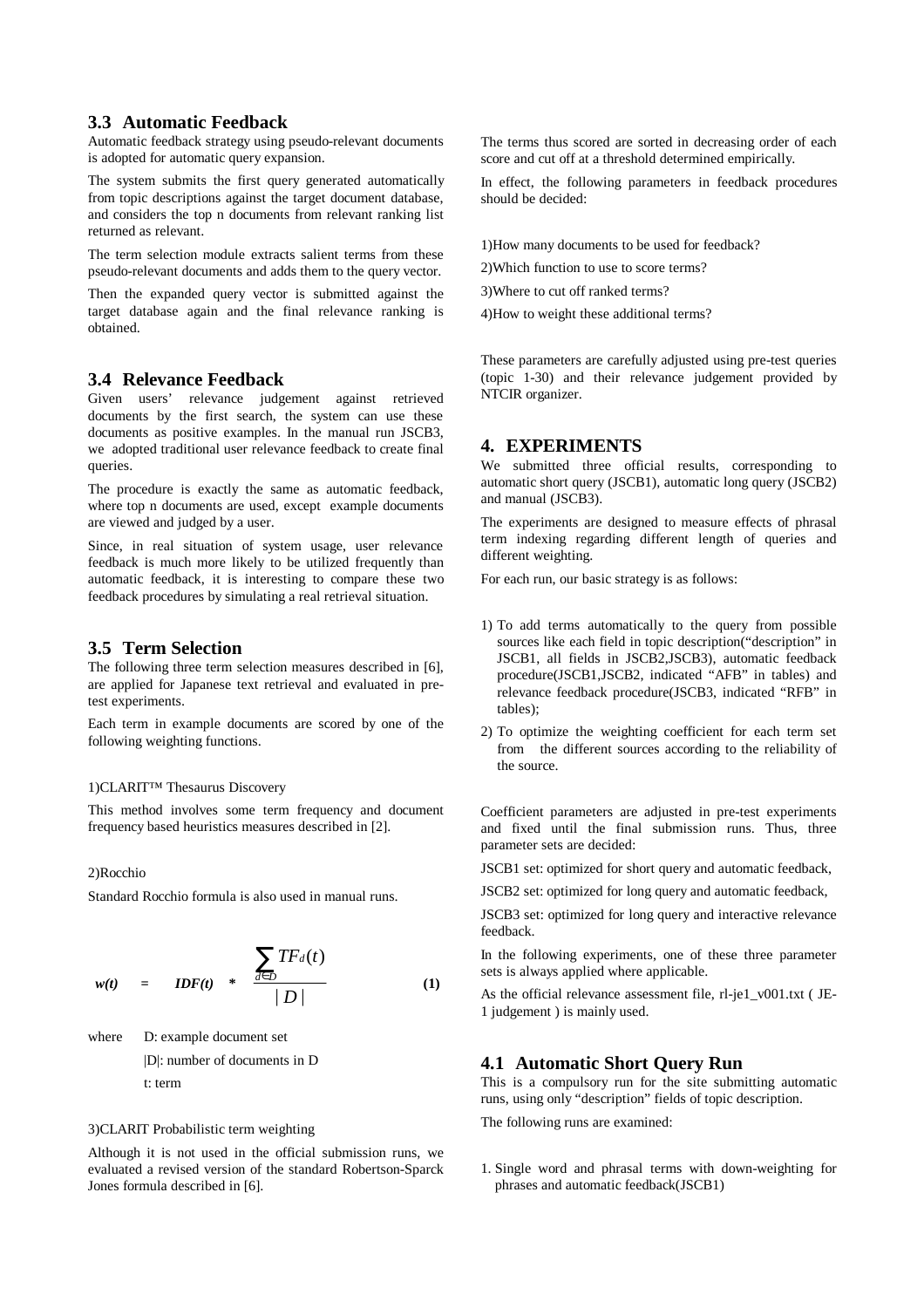| Run description                               | <b>AFB</b>     | Avg. Prec | R-Prec |
|-----------------------------------------------|----------------|-----------|--------|
| Phrasal terms with down-<br>weighting (JSCB1) | Yes            | 3596      | 3505   |
| Phrasal terms with down-<br>weighting         | N <sub>0</sub> | 3227      | 3341   |
| Word terms(JSCB1-WD)                          | Yes            | 3621      | 3702   |
| Word terms                                    | No             | 3230      | 3465   |
| with<br>Phrasal<br>terms<br>normal tf*idf     | Yes            | 3277      | 3204   |
| with<br>Phrasal<br>terms<br>normal tf*idf     | No             | 2893      | 2914   |

**Table 1: Performance in Automatic Short Experiments (JE-1)**

- 2. Single word and phrasal terms with down-weighting for phrases and no automatic feedback
- 3. Single word terms with automatic feedback(JSCB1-WD)
- 4. Single word terms with no automatic feedback
- 5. Single word and phrasal terms with normal tf\*idf weighting and automatic feedback
- 6. Single word and phrasal terms with normal tf\*idf weighting and no automatic feedback

Since in the following experiments, phrasal terms are always used with their constituent single words, phrasal term run

| Run                       | <b>JSCB1</b> | <b>JSCB1-WD</b> | <b>JSCB1-COMB</b> |
|---------------------------|--------------|-----------------|-------------------|
| <b>Retrieved:</b>         | 53000        | 53000           | 53000             |
| Relevant:                 | 1910         | 1910            | 1910              |
| Rel ret:                  | 1374         | 1363            | 1377              |
| Interpolated Recall       |              |                 |                   |
| Precision Averages        |              |                 |                   |
| At 0.00                   | 0.6834       | 0.7024          | 0.6872            |
| At 0.10                   | 0.6172       | 0.6346          | 0.6316            |
| At 0.20                   | 0.5209       | 0.5788          | 0.5698            |
| At 0.30                   | 0.4820       | 0.5026          | 0.5143            |
| At 0.40                   | 0.4131       | 0.4332          | 0.4355            |
| At 0.50                   | 0.3731       | 0.3594          | 0.3756            |
| At 0.60                   | 0.3148       | 0.2928          | 0.3067            |
| At 0.70                   | 0.2565       | 0.2501          | 0.2667            |
| At 0.80                   | 0.2203       | 0.1992          | 0.2190            |
| At 0.90                   | 0.1437       | 0.1229          | 0.1393            |
| At 1.00                   | 0.0923       | 0.0811          | 0.0875            |
| Average precision         | 0.3596       | 0.3621          | 0.3715            |
| $5$ docs:<br>At           | 0.4528       | 0.5019          | 0.4792            |
| $10$ docs:<br>At          | 0.3962       | 0.4245          | 0.4283            |
| 15 docs:<br>At            | 0.3572       | 0.3572          | 0.3736            |
| $20$ docs:<br>At          | 0.3245       | 0.3198          | 0.3340            |
| $30$ docs:<br>At          | 0.2843       | 0.2811          | 0.2881            |
| $100$ docs:<br>At         | 0.1455       | 0.1398          | 0.1428            |
| $200$ docs:<br>At         | 0.0919       | 0.0887          | 0.0909            |
| $500$ docs:<br>At         | 0.0462       | 0.0460          | 0.0459            |
| At 1000 docs:             | 0.0259       | 0.0257          | 0.0260            |
| <b>R-Precision Exact:</b> | 0.3505       | 0.3702          | 0.3780            |

**Table 2:Detailed Performance of JSCB1, JSCB1-WD and JSCB1-COMB(JE-1)**

generally means single word and phrasal term run by default.

Since initial queries are short ( in average, 6.2 single word terms and 1.9 phrasal terms ) and they do not contain enough terms, the automatic feedback procedure contributes to 11% to 13 % of consistent improvements in average precision in all cases.

The final queries contain 33.7 single words and 18.1 phrases in average.

The phrasal term down-weighting run (JSCB1) outperformed normal tf\*idf run with about 10% to 12 % improvement in avg. precision but the single word only run ( JSCB1-WD ) was still slightly better.

Although the phrasal term run (JSCB1) performed better for pre-test queries (1-30), it is not the case with the test queries (31-83) as shown in Table 1.

Firstly, we suspected that there might be a possible bias in the judgement pooling since many of the run submitted are word based, the pooling might be favored for word based retrieval but it was not the case.

For the JSCB1, 25421 retrieved documents were unjudged while 26645 for JSCB1-WD were unjudged. In fact, the pooling was favored for the JSCB1 run rather than JSCB1- WD.

Secondly, we thought that the down-weighting parameters were not enough and we tried various parameters. But even largely down-weighted, phrasal term run could not perform better than JSCB1-WD.

The effect of phrasal term indexing is not really clear in these experiments. The following precise results of JSCB1 and JSCB1-WD show that the word term run is rather precision (or initial precision) favored while the phrasal term run retrieved more relevant documents.

As a post-submission experiment, we planned a combination run using single word based initial query and phrasal term based final query, which we call JSCB1-COMB, hopefully taking advantage of both higher initial precision of JSCB1- WD and better recall of JSCB1. As Table 2 shows, this approach is promising, and we get a generally better result than the official submission run.

## **4.2 Automatic Long Query Run**

The second official run that we named JSCB2 uses automatic query construction from all fields in topic description.

Since NTCIR topic descriptions are very rich in terms contained, it is important to adjust weighting for each term according to its importance in the description.

We adjusted term weights according to the fields in which the term appeared since shorter fields seem to describe more concentrated information than longer fields.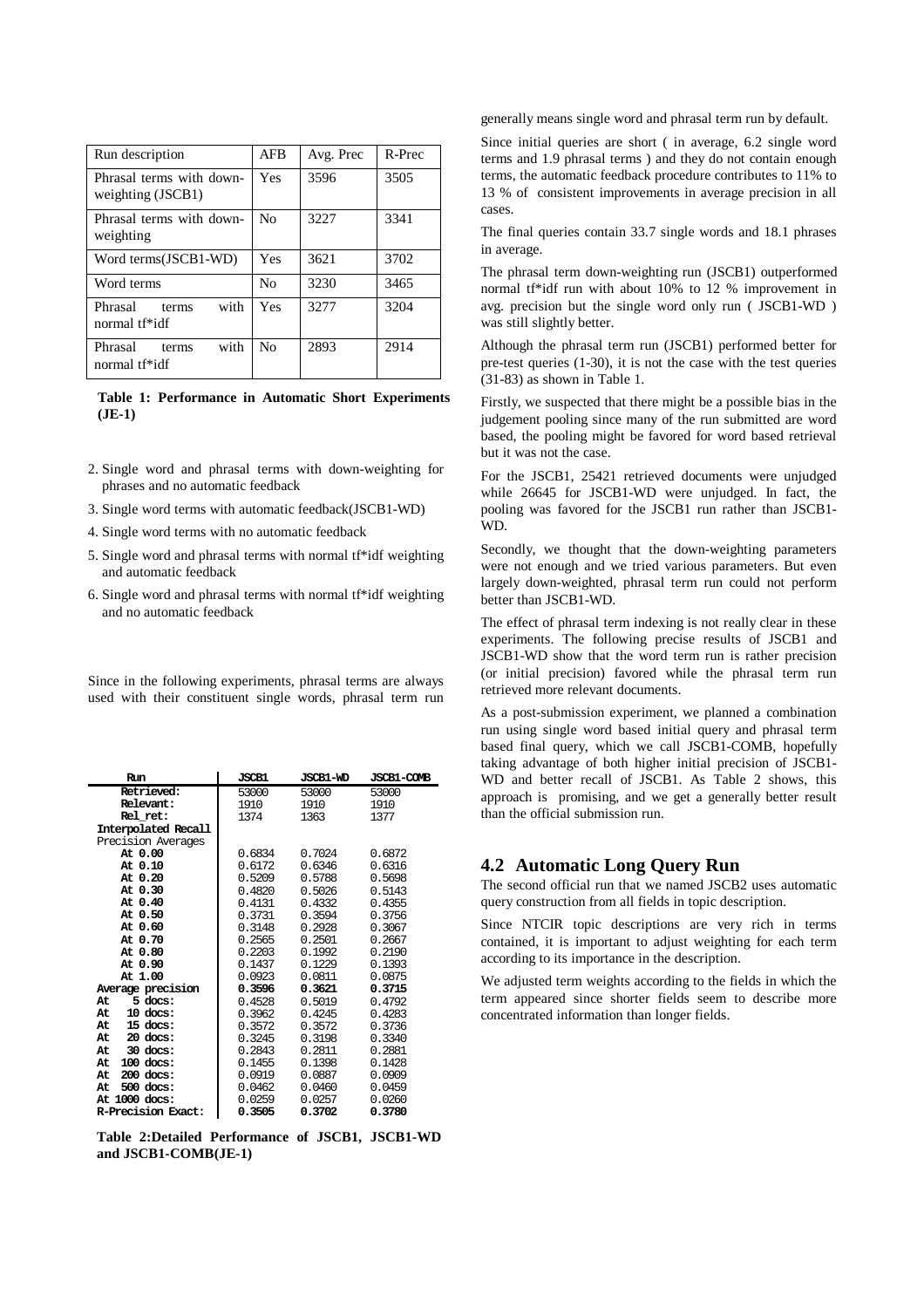| Topic fields used                                                                                                      | <b>AFB</b>     | Avg. Prec | R-Prec |
|------------------------------------------------------------------------------------------------------------------------|----------------|-----------|--------|
| <title>,<description>,<na<br>rrative&gt;,<concepts><br/><math>(=JSCB2)</math></concepts></na<br></description></title> | Yes            | 4436      | 4301   |
| <title>,<description>,<na<br>rrative&gt;,<concepts></concepts></na<br></description></title>                           | No             | 4380      | 4309   |
| <title>,<description>,<na<br>rrative</na<br></description></title>                                                     | Yes            | 4085      | 4113   |
| <title>,<description>,<na<br>rrative&gt;</na<br></description></title>                                                 | N <sub>0</sub> | 3974      | 4063   |
| <title>,<description>,<co<br>ncepts</co<br></description></title>                                                      | Yes            | 42.62     | 4201   |
| <title>,<description>,<co<br>ncepts</co<br></description></title>                                                      | No             | 4157      | 4176   |
| <title>,<description></description></title>                                                                            | Yes            | 3611      | 3761   |
| <title>,<description></description></title>                                                                            | N <sub>0</sub> | 3393      | 3585   |
| $\leq$ description $>1$                                                                                                | Yes            | 3495      | 3639   |
| (JSCB1)                                                                                                                |                | (3596)    | (3505) |
| $\leq$ description $>1$                                                                                                | N <sub>0</sub> | 3305      | 3442   |
| (JSCB1-no AFB)                                                                                                         |                | (3227)    | (3341) |
| <title></title>                                                                                                        | Yes            | 2779      | 2953   |
| <title></title>                                                                                                        | No             | 2475      | 2735   |

## **Table 4: Performance using different query fields with phrasal terms(JE-1)**

| Topic fields used                                                                                                              | <b>AFB</b>     | Avg. Prec | R-Prec |
|--------------------------------------------------------------------------------------------------------------------------------|----------------|-----------|--------|
| <title>,<description>,<na<br>rrative&gt;,<concepts><br/><math>(=\neg</math> ISCB2-WD)</concepts></na<br></description></title> | Yes            | 4184      | 4235   |
| <title>,<description>,<na<br>rrative&gt;,<concepts></concepts></na<br></description></title>                                   | N <sub>0</sub> | 4166      | 4227   |
| <title>,<description>,<na<br>rrative</na<br></description></title>                                                             | Yes            | 3948      | 3986   |
| <title>,<description>,<na<br>rrative</na<br></description></title>                                                             | N <sub>0</sub> | 3896      | 4006   |
| <title>,<description>,<co<br>ncepts</co<br></description></title>                                                              | Yes            | 4034      | 4100   |
| <title>,<description>,<co<br>ncepts&gt;</co<br></description></title>                                                          | N <sub>0</sub> | 4014      | 4049   |
| <title>,<description></description></title>                                                                                    | Yes            | 3536      | 3650   |
| <title>,<description></description></title>                                                                                    | N <sub>0</sub> | 3406      | 3613   |
| <description></description>                                                                                                    | Yes            | 3381      | 3650   |
| $(JSCB1-WD)$                                                                                                                   |                | (3621)    | (3702) |
| <description></description>                                                                                                    | No             | 3230      | 3465   |
| $<$ title $>$                                                                                                                  | Yes            | 2797      | 2983   |
| <title></title>                                                                                                                | No             | 2573      | 2774   |

**Table 5: Performance using different query fields with single word terms(JE-1)**

The same runs as short query are examined:

1. Single word and phrasal terms with down-weighting for phrases and automatic feedback(JSCB2)

2. Single word and phrasal terms with down-weighting for phrases and no automatic feedback

3. Single word terms with automatic feedback(JSCB2-WD)

4. Single word terms with no automatic feedback

5. Single word and phrasal terms with normal tf\*idf weighting and automatic feedback

6. Single word and phrasal terms with normal tf\*idf weighting and no automatic feedback

The initial queries contain 42.2 single word terms and 12.5 phrasal terms in average and the final queries contain 73.3 single word terms and 35.0 phrasal terms in average.

Table 3 shows the results. Still the phrasal term with downweighting run (JSCB2) outperformed phrasal term with normal tf\*idf run, but the difference is smaller ( 3.5%-4.4% improvement ).

Since initial queries are long enough and they contain rich terminology, performance improvements given by automatic feedback are also much smaller ( o.4%-1.2% ) than in short

| Topic fields used                                                                                                                          | <b>AFB</b>     | Avg. Prec         | R-Prec             |  |
|--------------------------------------------------------------------------------------------------------------------------------------------|----------------|-------------------|--------------------|--|
| <title>,<description>,<na<br>rrative&gt;,<concepts></concepts></na<br></description></title>                                               | Yes            | 4249              | 4104               |  |
| <title>,<description>,<na<br>rrative&gt;,<concepts></concepts></na<br></description></title>                                               | N <sub>0</sub> | 4230              | 4082               |  |
| <title>,<description>,<na<br>rrative&gt;</na<br></description></title>                                                                     | Yes            | 3798              | 3887               |  |
| <title>,<description>,<na<br>rrative</na<br></description></title>                                                                         | N <sub>0</sub> | 3691              | 3784               |  |
| <title>,<description>,<co<br>ncepts</co<br></description></title>                                                                          | Yes            | 4068              | 4012               |  |
| <title>,<description>,<co<br>ncepts</co<br></description></title>                                                                          | N <sub>0</sub> | 3956              | 3945               |  |
| kitle>, <description><br/>Run description</description>                                                                                    | AFB            | Avg. Prec         | $R^2$ $R^7$        |  |
| stitles, descriptions<br>Phrasal terms with down-                                                                                          | ygg<br>Yes     | 43982             | 43697              |  |
| wedghtingt(dfsCB2)                                                                                                                         | Yes            | 3048              | 3031               |  |
| PhiSSB tenasmalth EftionF)                                                                                                                 | No             | 4638077)          | 4630204)           |  |
| weighting<br>escription>                                                                                                                   | N <sub>0</sub> | 2893              | 2914               |  |
| Word terms(JSCB2-WD)                                                                                                                       | ress           | 4184 <sub>8</sub> | 4 <del>235</del> 8 |  |
| Word terms<br>Kittle>                                                                                                                      | $\sqrt[4]{6}$  | 41669             | 42448              |  |
| Phrasal e 6: Performance using different query fields with<br>normal ti <sup>s</sup> idfures al terms and normal ti <sup>s</sup> idf(JE-1) |                |                   |                    |  |
| Phrasal<br>with<br>terms<br>normal tf*idf                                                                                                  | N <sub>0</sub> | 4230              | 4082               |  |
|                                                                                                                                            |                |                   |                    |  |

 $\frac{1}{1}$  These runs using only the  $\leq$  description $>$  field are not identical to JSCB1 and its variations because they use the JSCB2 parameter set for the reason of comparison instead of the short query oriented parameter set of JSCB1. **Table 3: Performance in Automatic Long Experiments (JE-1)**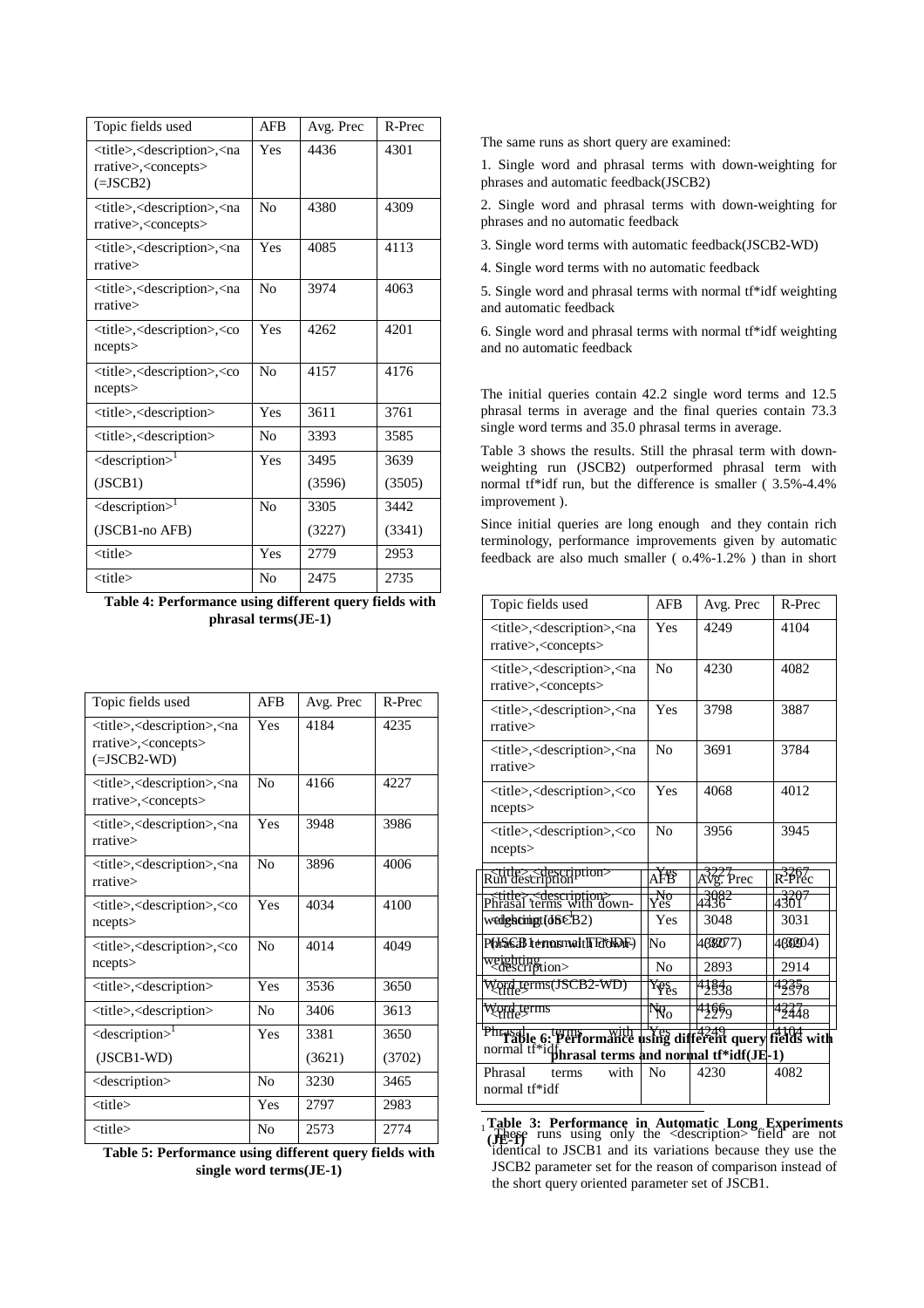query experiments (11%-13%).

Single word term run did not perform well this time.

It is interesting to see which topic field contributes to the performance of automatic long query retrieval.

As Table 4, Table 5 and Table 6 show, using only  $\langle$ title $\rangle$ and/or <description> fields, it is not clear if phrasal term runs are effective irrespective of with/without automatic feedback. Using  $\langle$ narrative $\rangle$  and/or  $\langle$ concepts $\rangle$  fields on top of them, phrasal term runs clearly outperform single word term runs.

We can see a correlation between the number of terms in original query (length of topic description ) and the improvement from using phrasal terms.

Phrasal term indexing is effective only with enough long initial topic description ( or enough rich terminology ) containing a certain number of phrases as well as single words, otherwise its effect is rather incidental.

As phrasal terms have normally low frequency, short queries, that normally contain only one or two phrasal terms, their effects are probably less than the bias they may cause, consequently their effects are inconsistent.

## **4.3 Manual Query Run**

The third official run that we named JSCB3, uses relevance feedback with automatic initial query construction, by which we intend to evaluate effects of relevance feedback in comparison with automatic run (JSCB2) performance.

The run was designed for simulating interactive retrieval processing where user interaction is restricted only for finding relevant documents from the relevance ranked list of the initial retrieval.

 The ranked result lists of the first runs are examined by a searcher who finds relevant documents as many as possible in the time limit of 20 minutes for each query in view of relevance feedback. The time limit of 20 minutes, that we considered as reasonable and acceptable in real retrieval situation, was decided after the trial experiments by pre-test topics, in which we observe that 10 minutes are too short for a layman of the subject domain to understand the topic, to read each document carefully and to find as many as 10 documents per topic if possible; but 30 minutes are too long for non professional searchers to keep their concentration.

53 topics were divided into three sets and assigned for three people including the author of the article, a system engineer and a programmer. Searchers spent 17 minutes 26 seconds per topic in average looking for relevant ( A-judgement ) documents from the first retrieval result (using long query

| <b>Total</b> | <b>Judgement by NTCIR</b> | Number of docs |
|--------------|---------------------------|----------------|
|              | Α                         | 344            |
| 539          | B                         | 66             |
|              |                           | 129            |
|              | Unjudged                  |                |

**Table 7: Comparison between JSCB Team User Relevance Judgement and NTCIR Official Relevance Assessment**

without automatic feedback), and found 539 possible relevant documents (10.17docs/topic).

Once such relevant document list, that is utilized only for term extraction purpose, is created, the system automatically constructs the final query for each topic processing relevance feedback from the relevant documents listed. Thus the final runs are executed in batch mode.

The comparison between our relevant document list and official relevance assessment files provided by the NTCIR organizer illustrates the reliability of our judgement as shown in Table 7.

If considered as a human aided retrieval system, our human judgement achieves 64% of precision while recall is 18% against JE-1 judgement assessment file. This performance is fitting on the precision-recall curves of roughly 40% average precision in our experiments data.

Again, the same runs as short query are examined:

1. Single word and phrasal terms with down-weighting for phrases and automatic feedback(JSCB3)

2. Single word and phrasal terms with down-weighting for phrases and no automatic feedback

3. Single word terms with automatic feedback(JSCB3-WD)

4. Single word terms with no automatic feedback

5. Single word and phrasal terms with normal tf\*idf weighting and automatic feedback

6. Single word and phrasal terms with normal tf\*idf weighting and no automatic feedback

The initial queries contain 42.2 single word terms and 12.5 phrasal terms in average exactly same as JSCB2 and after having expanded by the relevance feedback procedure, the final queries contain 58.8 single word terms and 42.2 phrasal terms in average.

The performance difference between different index language and weighting is relatively smaller in the final run after the relevance feedback than the initial retrieval as shown in Table 8.

As we have seen in long query experiments, when initial

| Run description                               | <b>RFB</b>     | Avg. Prec | R-Prec |
|-----------------------------------------------|----------------|-----------|--------|
| Phrasal terms with down-<br>weighting (JSCB3) | Yes            | 4855      | 4648   |
| Phrasal terms with down-<br>weighting         | No             | 4380      | 4309   |
| Word terms(JSCB3-WD)                          | Yes            | 4776      | 4563   |
| Word terms                                    | N <sub>0</sub> | 4166      | 4227   |
| with<br>Phrasal<br>terms<br>normal tf*idf     | Yes            | 4849      | 4753   |
| with<br>Phrasal<br>terms<br>normal tf*idf     | No             | 4230      | 4082   |

**Table 8: Performance in Manual Experiments(JE-1)**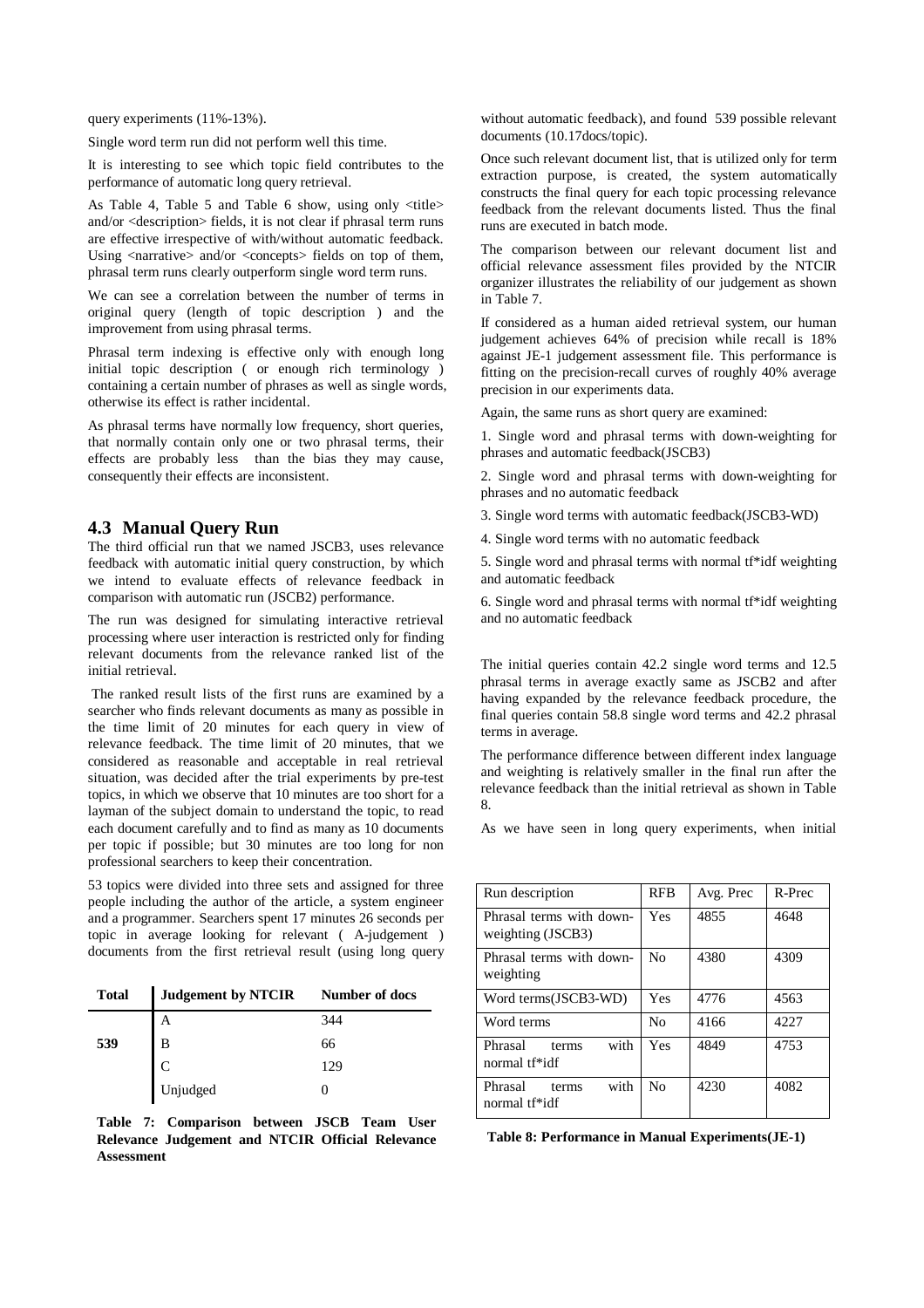| Topic fields used                                                                                                             | <b>RFB</b>     | Avg. Prec | R-Prec |
|-------------------------------------------------------------------------------------------------------------------------------|----------------|-----------|--------|
| <title>,<description>,<na<br>rrative&gt;,<concepts><br/><math>(=\text{JSCB3})</math></concepts></na<br></description></title> | Yes            | 4855      | 4648   |
| <title>,<description>,<na<br>rrative&gt;,<concepts></concepts></na<br></description></title>                                  | N <sub>0</sub> | 4380      | 4309   |
| <title>,<description>,<na<br>rrative</na<br></description></title>                                                            | Yes            | 4803      | 4672   |
| <title>,<description>,<na<br>rrative</na<br></description></title>                                                            | No             | 3974      | 4065   |
| <title>,<description>,<co<br>ncepts</co<br></description></title>                                                             | Yes            | 4837      | 4750   |
| <title>,<description>,<co<br>ncepts</co<br></description></title>                                                             | No             | 4157      | 4084   |
| <title>,<description></description></title>                                                                                   | Yes            | 4754      | 4716   |
| <title>,<description></description></title>                                                                                   | N <sub>0</sub> | 3393      | 3621   |
| <description></description>                                                                                                   | Yes            | 4767      | 4704   |
| <description></description>                                                                                                   | N <sub>0</sub> | 3305      | 3442   |
| <title></title>                                                                                                               | Yes            | 4634      | 4521   |
| <title></title>                                                                                                               | N <sub>0</sub> | 2475      | 2735   |

#### **Table 9: Performance using different query fields as initial query in manual runs (JE-1)**

query is long and rich enough in terminology, the improvement given by the automatic feedback is limited although it never hurts the performance.

On the other hand, relevance feedback can gain 11% to 15% of improvements even when initial retrieval results are already at good level.

Table 9 shows that relevance feedback can increase avg. precision as high as 46%-48% even the initial query is as short as only "title" or "description" fields.

Despite the relatively low reliability (64% precision) of our human judgement, this relevance feedback procedure seems working well.

Our analysis for this fact is that even they are judged non relevant by NTCIR judges who are much more severe than our users for judgement, documents considered as relevant by a human user are similar to relevant documents and possibly share the same terminology with relevant documents, consequently they are useful for term extraction purpose.

Should this be true, we can assume that the relevance judgement for relevance feedback purpose is not necessarily very severe and some errors are totally allowable while such severe judgement is not realistic in end-user situation.

# **5. CONCLUSIONS**

JSCB NTCIR experiments are described.

The following conclusions are drawn from these experiments:

1) Phrasal indexing is more effective when the initial topic description is long and rich in terminology.

2) Down-weighting for phrasal terms always merits the performance and it never hurts the performance in our experiments.

3) Automatic feedback also contributes for the performance especially when initial queries are short.

4) Relevance feedback technique adopted in JSCB3 is applicable for real retrieval situation and effective for high precision retrieval.

On the other hand, we need more experiments as well as careful observation on the effect of phrasal indexing with short queries.

For the future work, it is desirable to evaluate other weighting schemes instead of the empirical approach for down-weighting of phrasal terms adopted here.

### **6. ACKNOWLEDGMENTS**

Our thanks to Mr. Toshiya Ueda and Mr. Tatsuo Kato for their assistance.

## **7. REFERENCES**

- [1] Cleverdon, C., Mills, J. and Keen, M. Factors Determining the Performance of Indexing Systems, vol. 1, Design Parts 1 and 2, Technical Report, Cranfield Institute of Technology; College of Aeronautics, Cranfield, 1966.
- [2] Evans, D.A. and Lefferts, R.G., Grefenstette, G., Handerson, S.K., Hersh, W.R., and Archbold, A.A., CLARIT TREC Design, Experiments and Results, in Proceedings of the First Text REtrieval Conference(TREC-1), NIST Special Publication 500-207, Washington D.C., 1993, 494-501.
- [3] Fagan, J.L. Experiments in Automatic Phrase Indexing for Document Retrieval: A Comparison of Syntactic and Non-syntactic Methods, Ph.D Thesis, Dept. of Computer Science, Cornell University, Sept. 1987.
- [4] Lewis, D. Representation and Learning in Information Retrieval, Ph.D Thesis, Dept. of Computer and Information Science, University of Massachusetts, Feb. 1992.
- [5] Lewis, D. An Evaluation of Phrasal and Clustered representation on a Text Categorization Task, in Proceedings of the Fifteenth Annual International ACM SIGIR Conference(Copenhagen, June 1992), ACM Press, 37-50.
- [6] Milic-Frayling, N., Zhai, C., Tong, X., Jansen, P. and Evans, D.A. Experiments in Query Optimization: the CLARIT System TREC-6 Report, in Proceedings of the Sixth Text REtrieval Conference(TREC-6), NIST Special Publication 500-240, Washington D.C., 1998, 415-454.
- [7] Salton, G. Automatic Text Processing, Addison-Wesley publishing company, Massachusetts ,1988.
- [8] Strzalkowski, T., Carballo, J.P. and Marinescu, M. Natural Language Information Retrieval: TREC-3 Report, in Proceedings of the Third Text REtrieval Conference(TREC-3), NIST Special Publication 500-225, Washington D.C., 1995, 39-53